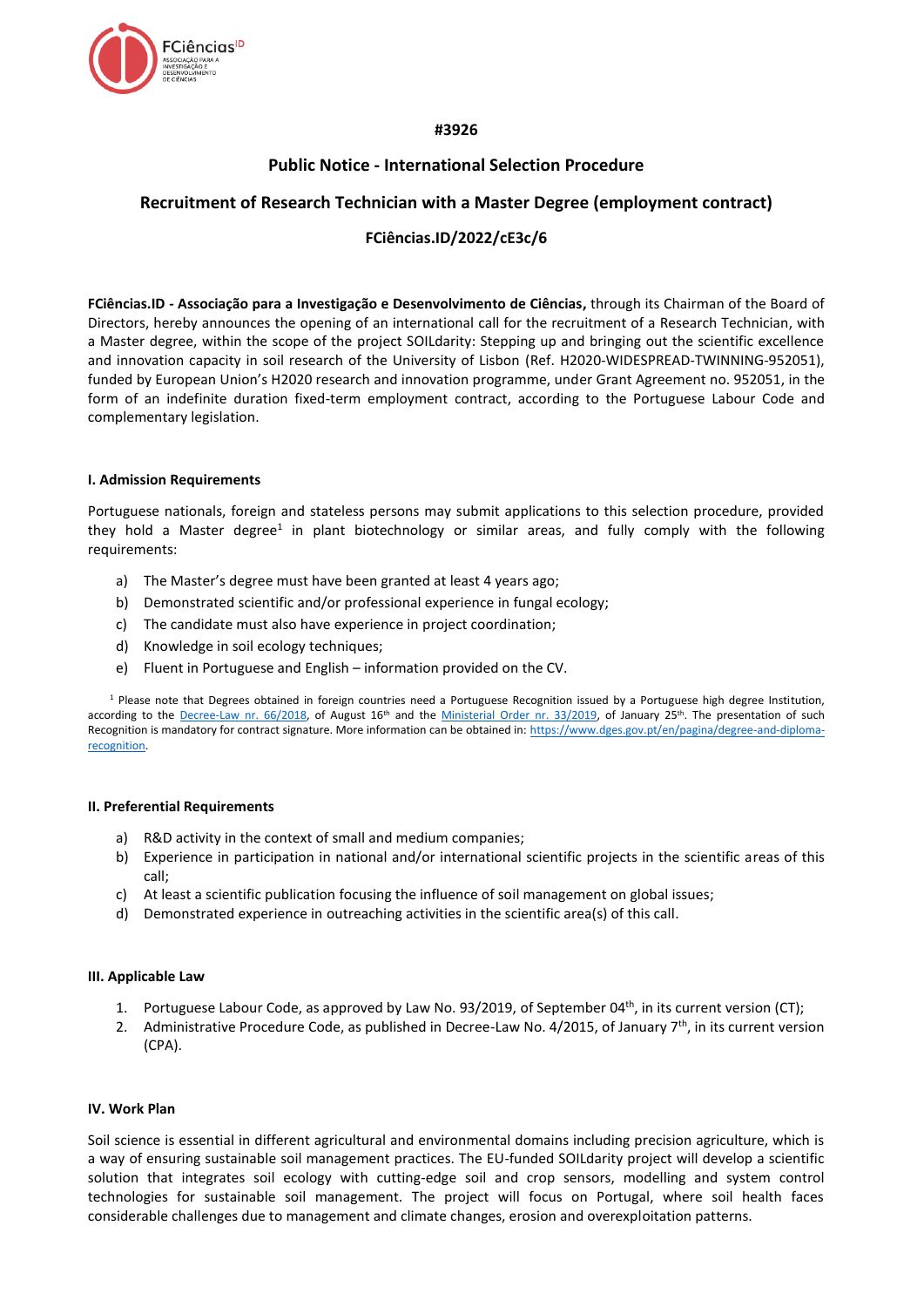

The work plan tasks are as follows:

- 1) Collaboration in the technical coordination and in conducting the Project's activities, by implementing the scientific and management activities, including the organization of project meetings, interaction with the project Partners and the preparation of reports (WP1);
- 2) Collaboration in the design, organization and content of the SOILdarity training programmes on water management, plant soil interactions, alternative fertizers (WP2);
- 3) Collaboration and participation in the tasks of WP3: Upgrading skills in research management, administration and sustainable business modelling (WP3);
- 4) Collaboration and participation in the SOILdarity Summer School on resource optimization and precision agriculture (WP4);
- 5) Collaboration and participation in the SOILdarity short-term mobility programs and reception and integration of the incoming students in the local team and host institution, within the scope of Short-term mobility staff exchanges & ESRs involvement which aims to promote student's mobility (WP5);
- 6) Collaboration in the SOILdarity WP6: orientation / elaboration / selection of the Project's informative content for dissemination; collaboration in conferences and seminars in different countries and collaboration in the final Conference of the Project (WP6).

The work plan is included in WPs 1, 2, 3, 4, 5 and 6 of project SOILdarity.

## **V. Composition of the Jury**

The members of the jury are:

- President Professor Cristina Cruz;
- 1st Member of the jury Doctor Teresa Dias;
- 2nd Member of the jury Professor Lélia Chambel;
- 1st Alternate Member of the jury Doctor Margarida Santana;
- 2nd Alternate Member of the jury Professor Ana Reis.

## **VI. Place of work**

The work will be developed at the facilities of Research Center cE3c - Centre for Ecology, Evolution and Environmental Changes, in Campo Grande, Lisbon, Portugal.

### **VII. Contract Duration**

The full-time indefinite duration fixed-term employment contract is expected to start on June 2022, and will last until the Work Plan referred to in section IV is completed. It will have an expected duration of 15 months, will not exceed the limits set in the CT, including an initial experimental trial period of 30 days.

### **VIII. Monthly Allowance**

The gross monthly salary corresponds to 1215,93 Euros, plus holiday and Christmas allowances, as well as food allowance in the amount and conditions set out for workers with a legal employment relationship under the Labour Code.

### **VIII. Evaluation of applications**

1. Failure to comply with the Admission Requirements implies the non-admission of candidates in absolute merit.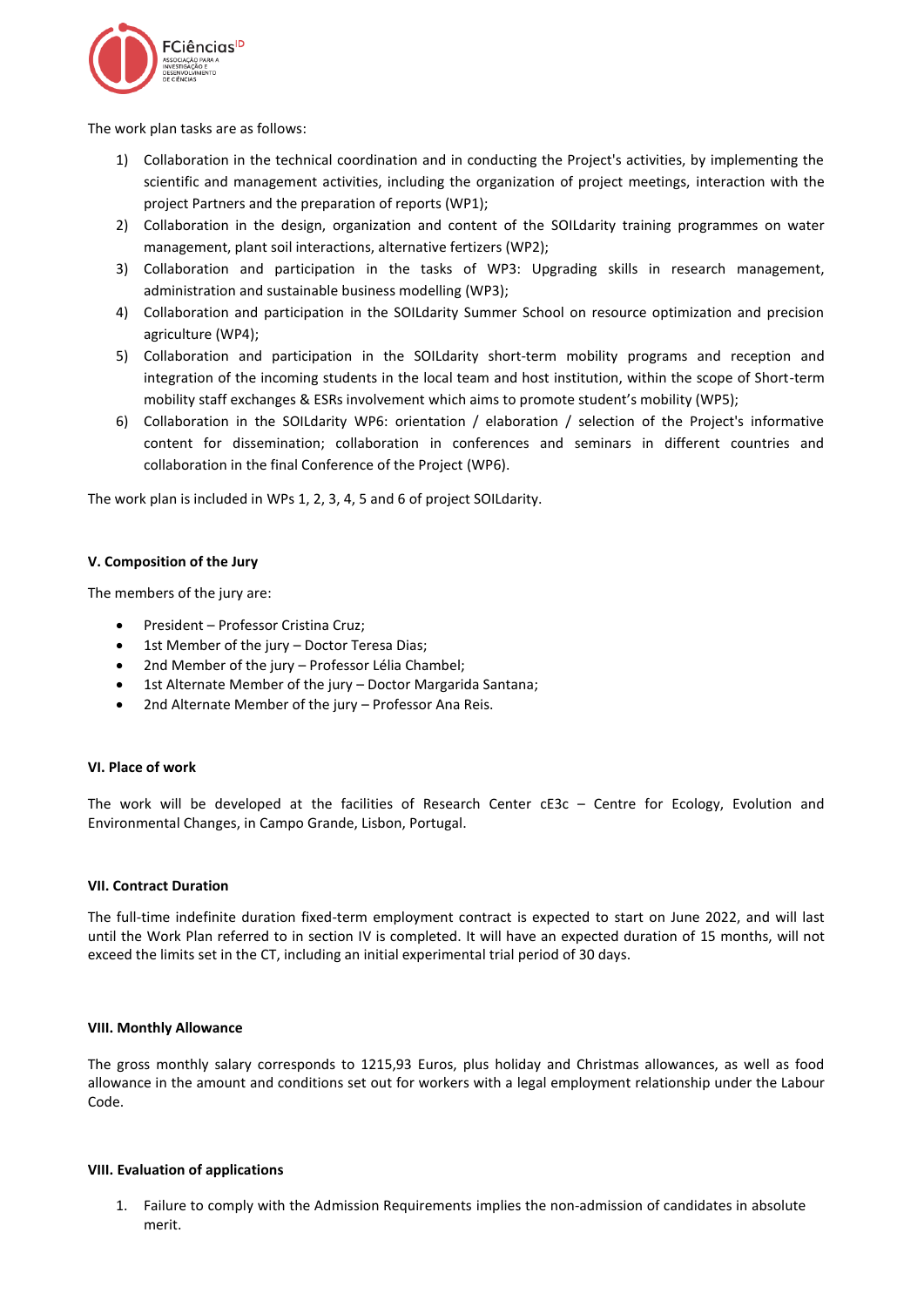

- 2. The final classification of candidates is given on a scale of 0 to 100%.
- 3. Based on the assessment of the candidates' scientific and curricular background, each member of the jury presents a justified proposal for admission (final classification equal to or greater than 75%) or exclusion (final classification below 75%) for each candidate, according to the evaluation criteria referred to in paragraph 4.
- 4. Evaluation of the relative merit of candidates, will rely on the following criteria:
	- a) *Curriculum Vitae* 70%;
	- b) Motivation letter 30%;
	- c) Interview, if deemed necessary by the jury 30%.
- 5. The jury may decide to interview the 3 best ranked candidates [in criteria a) to b) of paragraph 4)], for clarifications and improved explanations of curricular elements. If there is an interview, the sum of the classification obtained in the evaluation criteria a) to b) will correspond to 70% of the final classification and the interview will correspond to 30%.
- 6. The jury shall deliberate by means of a roll-call vote based on the evaluation criteria.
- 7. Minutes of the jury meetings are drawn up, summarizing all relevant elements considered by jury members, as well as their individual votes and justifications.
- 8. After completion of the evaluation process, the jury will draw up a ranking of successful candidates with their classifications.
- 9. Hiring will be decided by the Chairman of the Board of Directors of FCiências.ID, based on the final jury recommendation.
- 10. The evaluation results will be published on the website of the FCiências.ID [\(http://www.fciencias-id.pt/](http://www.fciencias-id.pt/) "Concursos" tab). The candidates will be individually notified of the evaluation results by e-mail sent to the address indicated in the "Personal Data" section of the submitted form.
- 11. With the notification referred to in paragraph 10, the hearing phase of interested parties referred to in Article 121 et seq. of the CPA will begin, and last for ten working days.
- 12. The possible pronouncement of the candidate in a prior hearing must be addressed to the President of the jury and submitted in writing to [concursos@fciencias-id.pt.](mailto:concursos@fciencias-id.pt) The President of the jury will convene a jury's meeting to produce the final decision, within thirty working days.
- 13. Within five working days of the final jury decision, the Chairman of the Board of Directors of FCiências.ID will approve it and the candidates will be notified.
- 14. The communication between FCiências.ID [\(concursos@fciencias-id.pt\)](mailto:concursos@fciencias-id.pt) and the candidates will be electronic and will comply with the following rules:
	- a) At the time of electronic submission of any document namely in the case of paragraph no 12 the candidates must generate proof of "sent message".
	- b) FCiências.ID will send an email message acknowledging documents received to the email address used by the candidates, within two working days.
	- c) In case of absence of a confirmation receipt by FCiências.ID showing the possibility of technical problems that should neither be the responsibility of the candidate nor FCiências.ID the candidates should contact FCiências.ID, with the proof referred to in point (a), to ensure delivery and proper receipt of the documents concerned.